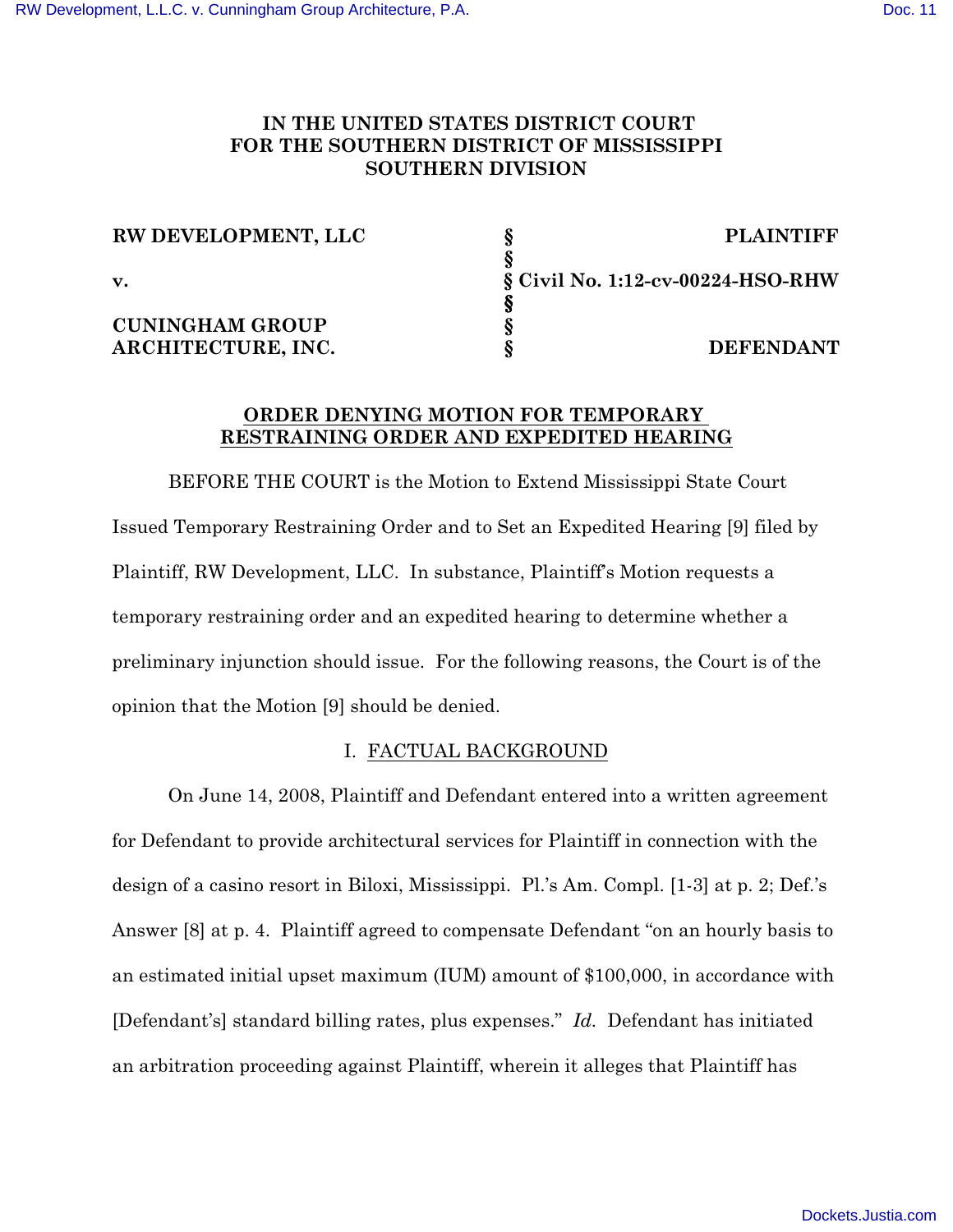failed to pay Defendant in excess of \$100,000.00 for its architectural services. Pl.'s Am. Compl. [1-3] at pp. 3-4; Def.'s Answer [8] at p. 5. Defendant contends that the parties' agreement requires them to submit all disputes to arbitration. Def.'s Answer [8] at pp. 1-2. Plaintiff disagrees and argues that the agreement does not so require. Pl.'s Am. Compl. [1-3] at p. 5; Pl.'s Mot. [9] at pp. 3-4.

Plaintiff filed a Complaint [1-2] on July 16, 2012, and an Amended Complaint [1-3] on July 18, 2012, in the Chancery Court of Harrison County, Mississippi, seeking a declaration that the parties' agreement does not require arbitration. Pl.'s Am. Compl. [1-3] at p. 5. Plaintiff also requested that the Chancery Court enter a temporary restraining order (TRO) and preliminary injunction preventing Defendant from going forward with arbitration. *Id.* The Chancellor conducted a telephone conference with both parties on July 19, 2012, and issued a TRO enjoining Defendant from "execution on any award or judgment that is entered in its favor in [the arbitration proceeding]." *Ex Parte* Temporary Restraining Order [9-1], Ex. A to Pl.'s Mot. [9]. The TRO was in effect until August 1, 2012, on which date the Chancery Court had scheduled a hearing on Plaintiff's request for a preliminary injunction. *Id.* The hearing did not occur, however, because on July 20, 2012, Defendant filed a Notice of Removal [1] to this Court on the basis of diversity jurisdiction.

On August 1, 2012, Plaintiff filed the present Motion [9] in this Court requesting an extension of the TRO entered by the Chancellor and an expedited hearing on whether a preliminary injunction should issue. Pl.'s Mot. [9] at p. 1.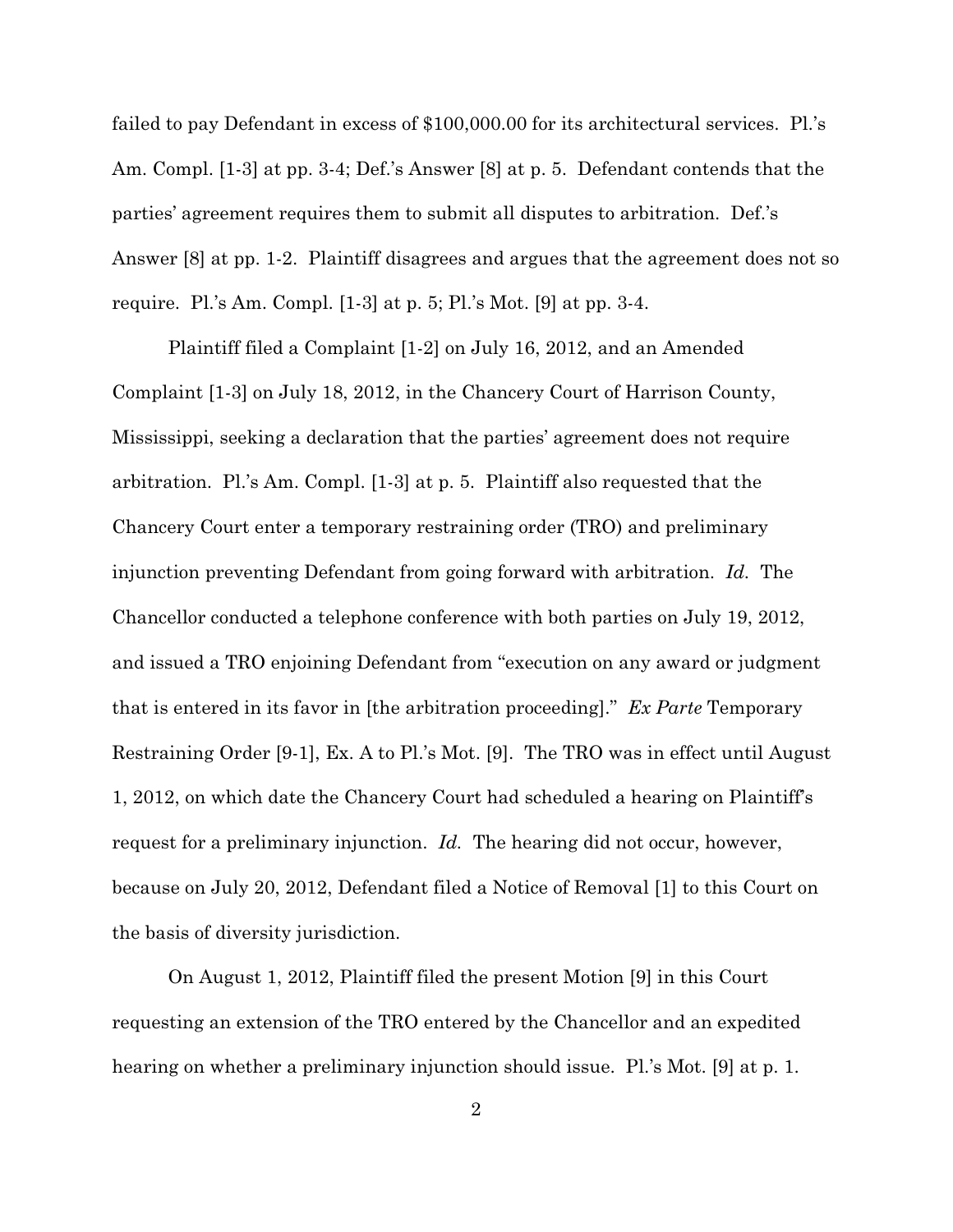Plaintiff argues that without injunctive relief, it will be irreparably harmed because the arbitrator has refused to delay the arbitration proceeding, despite its objection, and because any arbitration award "would purportedly be binding." *Id.* at p. 5.

## II. DISCUSSION

### A. Jurisdiction

The Court has jurisdiction over this civil action because "the matter in controversy exceeds the sum or value of \$75,000, exclusive of interest and costs, and is between citizens of different States." 28 U.S.C. § 1332. Plaintiff is a limited liability company, and its members are citizens of Mississippi. Statement of Officers and Directors, Ex. 3 to Def.'s Notice of Removal [1]. Defendant is a corporation organized under the laws of Minnesota, with its principal place of business in Minnesota. Notice of Removal [1] at p. 4. The matter in controversy is valued in excess of \$100,000.00. Pl.'s Am. Compl. [1-3] at pp. 3-4; Def.'s Answer [8] at p. 5.

### B. Whether a TRO or Preliminary Injunction Should Issue

Rule 65 of the Federal Rules of Civil Procedure governs both preliminary injunctions and temporary restraining orders. A party requesting either form of relief must demonstrate each of the following: 1) a substantial likelihood of success on the merits; 2) a substantial threat that failure to grant the injunction will result in irreparable injury; 3) the threatened injury must outweigh any damage that the injunction will cause to the adverse party; and 4) the injunction must not have an adverse effect on the public interest. *City of Meridian v. Algernon Blair, Inc.,* 721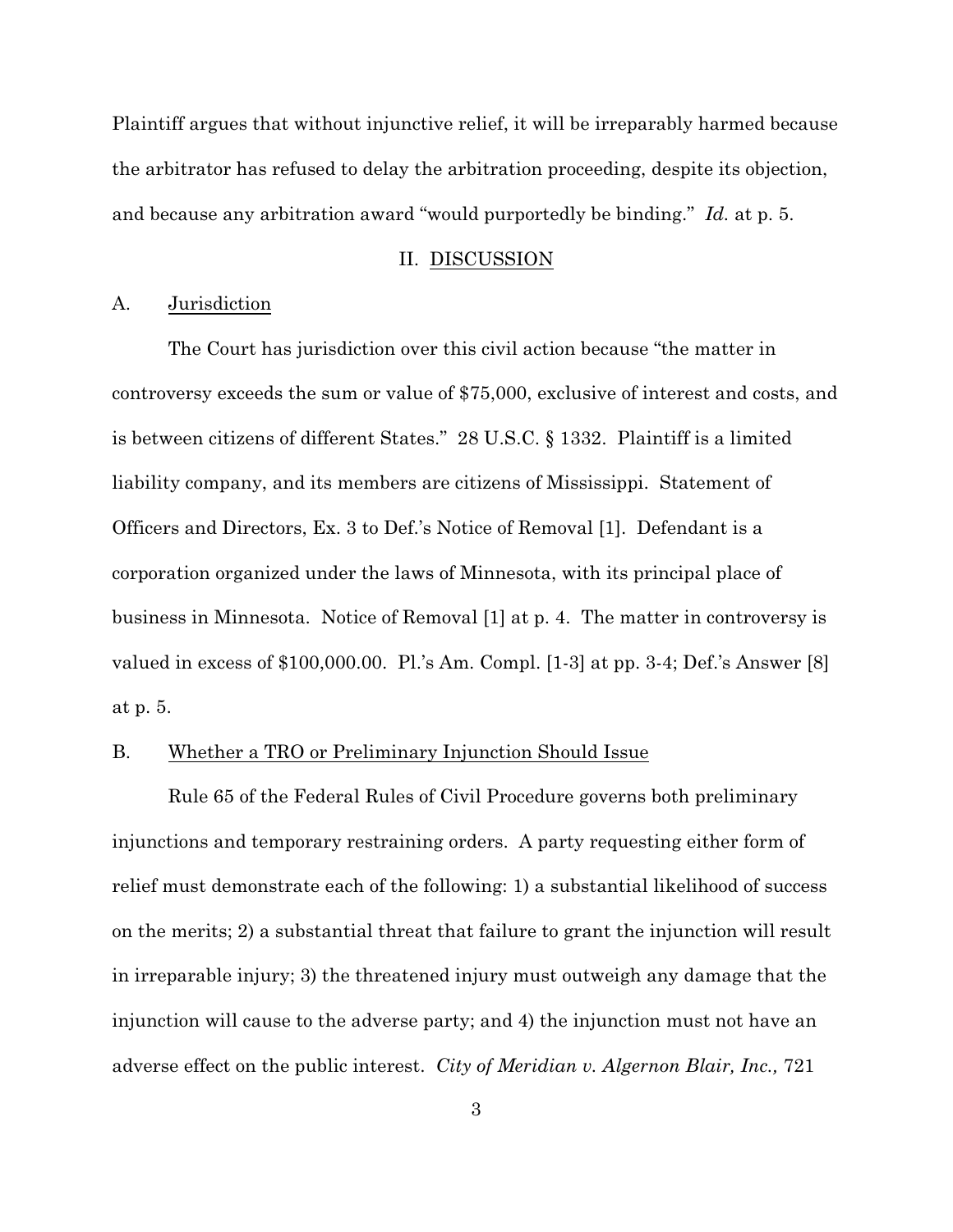F.2d 525, 527 (5th Cir. 1983). A temporary restraining order is an "extraordinary remedy and should be granted only if the movant has clearly carried the burden of persuasion with respect to all four factors." *Allied Mktg. Group, Inc. v. CDL Mktg., Inc*., 878 F.2d 806, 809 (5th Cir. 1989); *see Rufus v. Varnado*, No. 5:08cv263, 2009 WL 901557, \*1 (S.D. Miss. 2009). Injunctive relief, particularly in the preliminary stages of litigation, requires an unequivocal showing of the need for relief to issue. *Valley v. Rapides Parish Sch. Bd.,* 118 F.3d 1047, 1050 (5th Cir. 1997). "The decision to grant a preliminary injunction is to be treated as the exception rather than the rule." *Mississippi Power & Light Co. v. United Gas Pipe Line Co.,* 760 F.2d 618, 621 (5th Cir. 1985).

A TRO is "simply a highly accelerated and temporary form of preliminary injunctive relief." *Hassani v. Napolitano,* No.3:09-CV-1201-D, 2009 WL 2044596, \*1 (N.D. Tex. 2009). The primary justification for granting a TRO is to preserve the status quo and prevent irreparable harm just so long as is necessary to hold a hearing, and no longer. *Granny Goose Foods, Inc. v. Bhd. of Teamsters & Auto Truck Drivers,* 415 U.S. 423, 439 (1974); *Canal Auth. of State of Florida v. Callaway*, 489 F.2d 567, 573 (5th Cir. 1974). The findings of fact and conclusions of law made by a court in granting a TRO or preliminary injunction are not binding at trial. *Univ. of Texas v. Camenisch,* 451 U.S. 390, 395 (1981).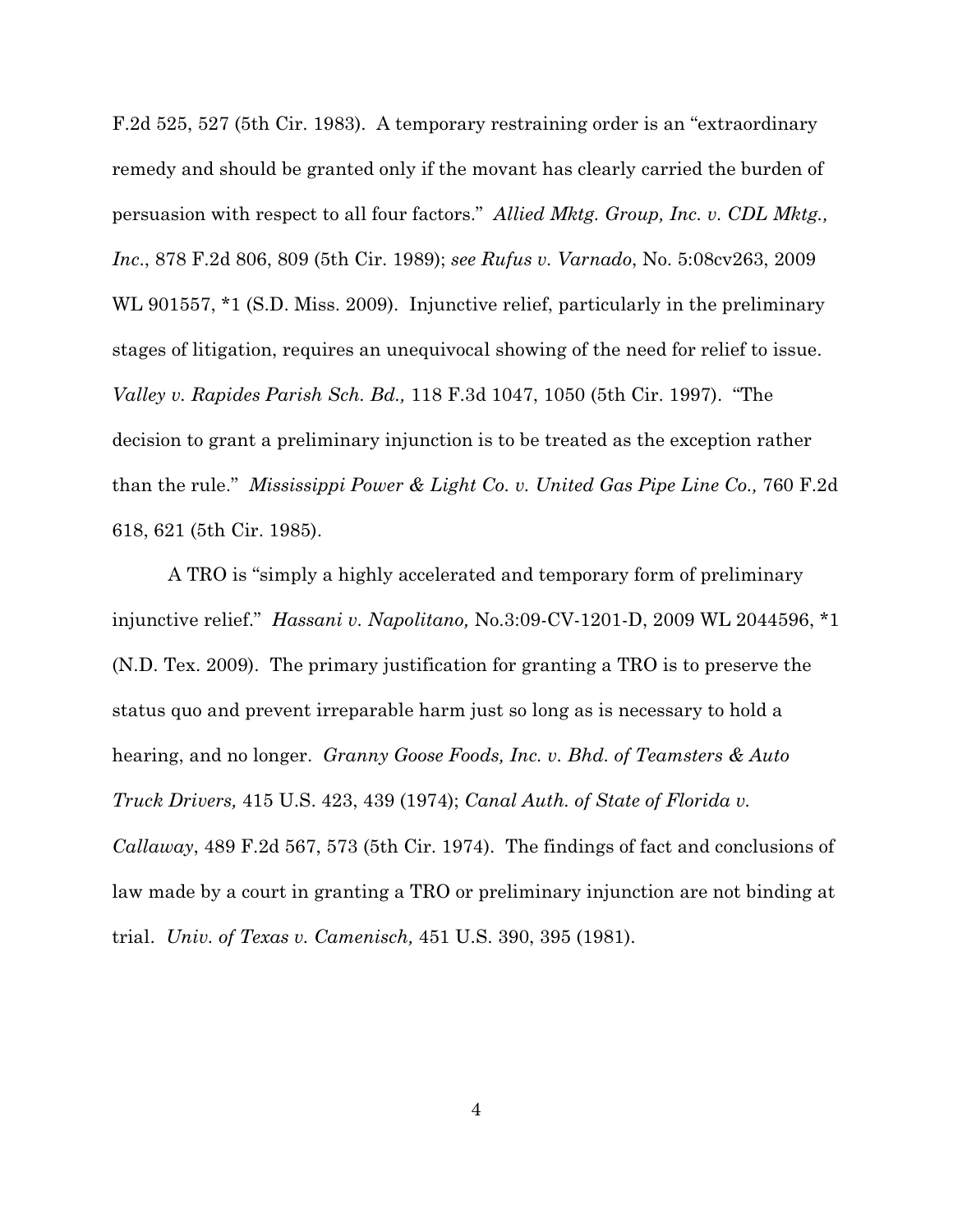#### 1. Substantial Likelihood of Success on the Merits

To satisfy the first the first requirement for obtaining a TRO, Plaintiff must demonstrate a substantial likelihood of success on the merits. *City of Meridian,* 721 F.2d at 527. In conducting its analysis, the Court looks to "the standards provided by the substantive law." *Roho, Inc. v. Marquis,* 902 F.2d 356, 358 (5th Cir. 1990).

The parties dispute the meaning of the following language in their agreement:

> Except as otherwise modified or limited herein, the terms and conditions of AIA Document B151 . . . shall apply to the services provided under this Proposal and Agreement.

Proposal and Agreement, Ex. A to Pl.'s Am. Compl. [1-3]. AIA Document B151, referenced in this provision, contains an arbitration clause. AIA Document B151, Ex. B to Pl.'s Am. Compl. [1-3] at p. 10. The ultimate issue is whether the arbitration clause contained in AIA Document B151 is incorporated into the parties' agreement. Defendant argues that it is, while Plaintiff contends that it is not.

Plaintiff's Motion [9] offers little in terms of substantive law to support its argument that AIA Document B151 is not fully incorporated in the parties' agreement. Plaintiff's Motion [9] merely offers Plaintiff's interpretation of the above-referenced provision, without any significant legal analysis, and submits Plaintiff's conclusion that the contract language is "ambiguous at best." Mot. [9] at pp. 3-4. Absent more authority, the Court is not persuaded that Plaintiff has shown a substantial likelihood of success on the merits based on its submissions.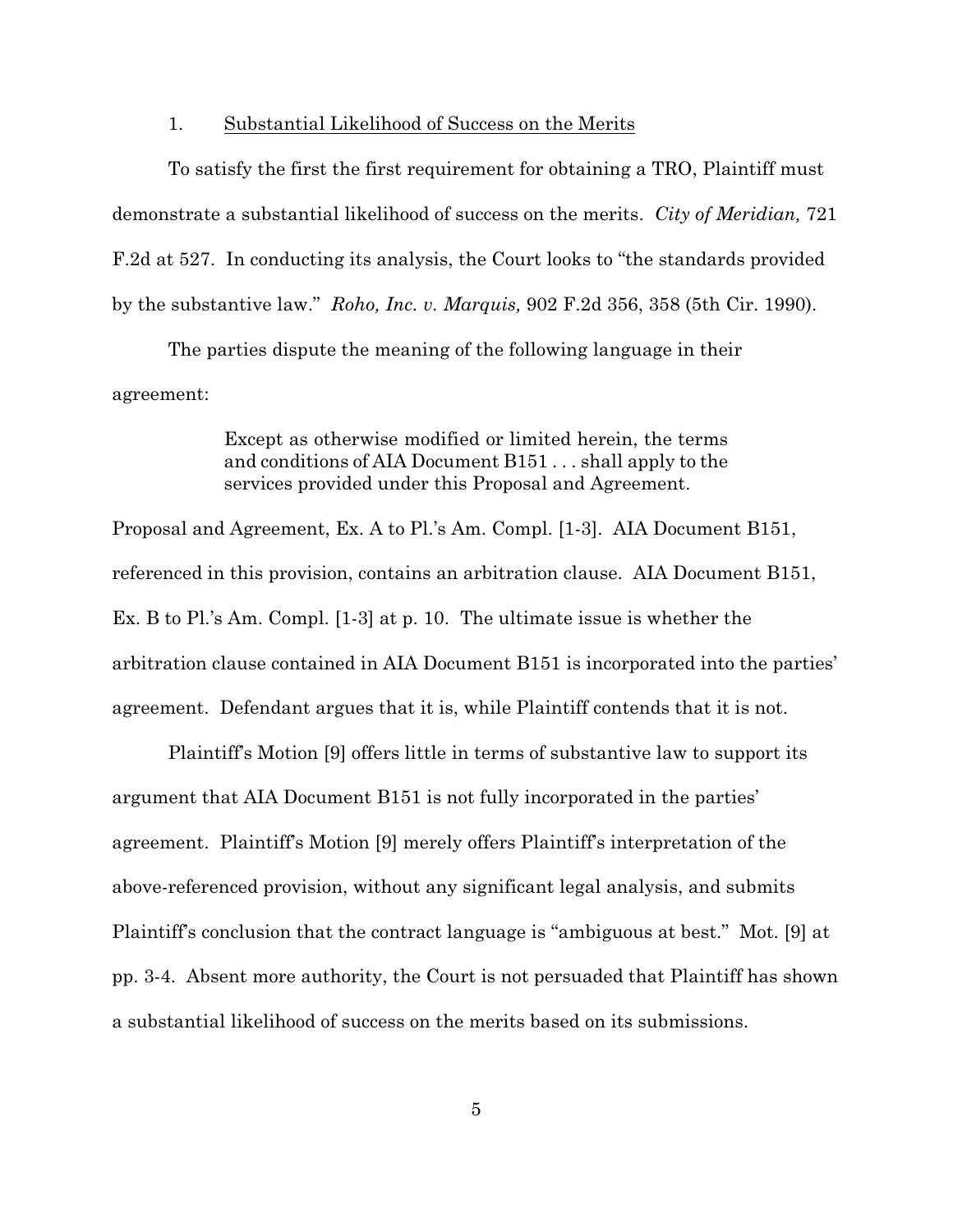# 2. Substantial Threat that Failure to Grant Injunctive Relief Will Result in Irreparable Injury

To satisfy the second requirement for obtaining a TRO, Plaintiff must show a substantial threat that failure to grant the injunction will result in irreparable harm. *City of Meridian,* 721 F.2d at 527. Plaintiff argues that it faces a substantial threat of irreparable harm in that the arbitrator has refused to delay the arbitration proceeding, despite Plaintiff's objection, and because Plaintiff would "purportedly" be bound by any arbitration award. Pl.'s Mot. [9] at p. 5. Plaintiff has cited no authority supporting its argument that allowing a matter to proceed to arbitration constitutes irreparable injury.

The Court is cognizant of the fact that some courts have found irreparable injury and enjoined arbitration where arbitrability was disputed. *Merrill Lynch Inv. Managers v. Optibase, Ltd.,* 337 F.3d 125, 129-32 (2d Cir. 2003); *Paine Webber Inc. v. Hartmann,* 921 F.2d 507, 515 (3d Cir. 1990); *Morgan Keegan & Co., Inc. v. Louis Silverman Trust,* Civil No. JFM-11-2533, 2012 WL 113400, \*5-6 (D. Md. 2012). Some courts, however, have not. *Trustmark Ins. Co. v. John Hancock Life Ins. Co.,* 631 F.3d 869, 872 (7th Cir. 2001); *Mondis Tech., Ltd. v. LG Elecs., Inc.,* 2:07-cv-565-JRG, 2:08-cv-478-JRG, 2012 WL 462962, \*4 (E.D. Tex. 2012); *UBS Fin. Servs. Inc. v. Carilion Clinic,* Civil Action No. 3:12cv424-JAG, 2012 WL 3112010, \*6, 9 (E.D. Va. 2012); *S & T Oil Equipment & Machinery, Ltd. v. Juridica Investments Ltd.,* Civil Action No. H-11-0542, 2011 WL 864837, \*6 (S.D. Tex. 2011); *Halide Group, Inc. v. Hysosung Corp.,* Civil Action No. 10-02392, 2010 WL 4456928,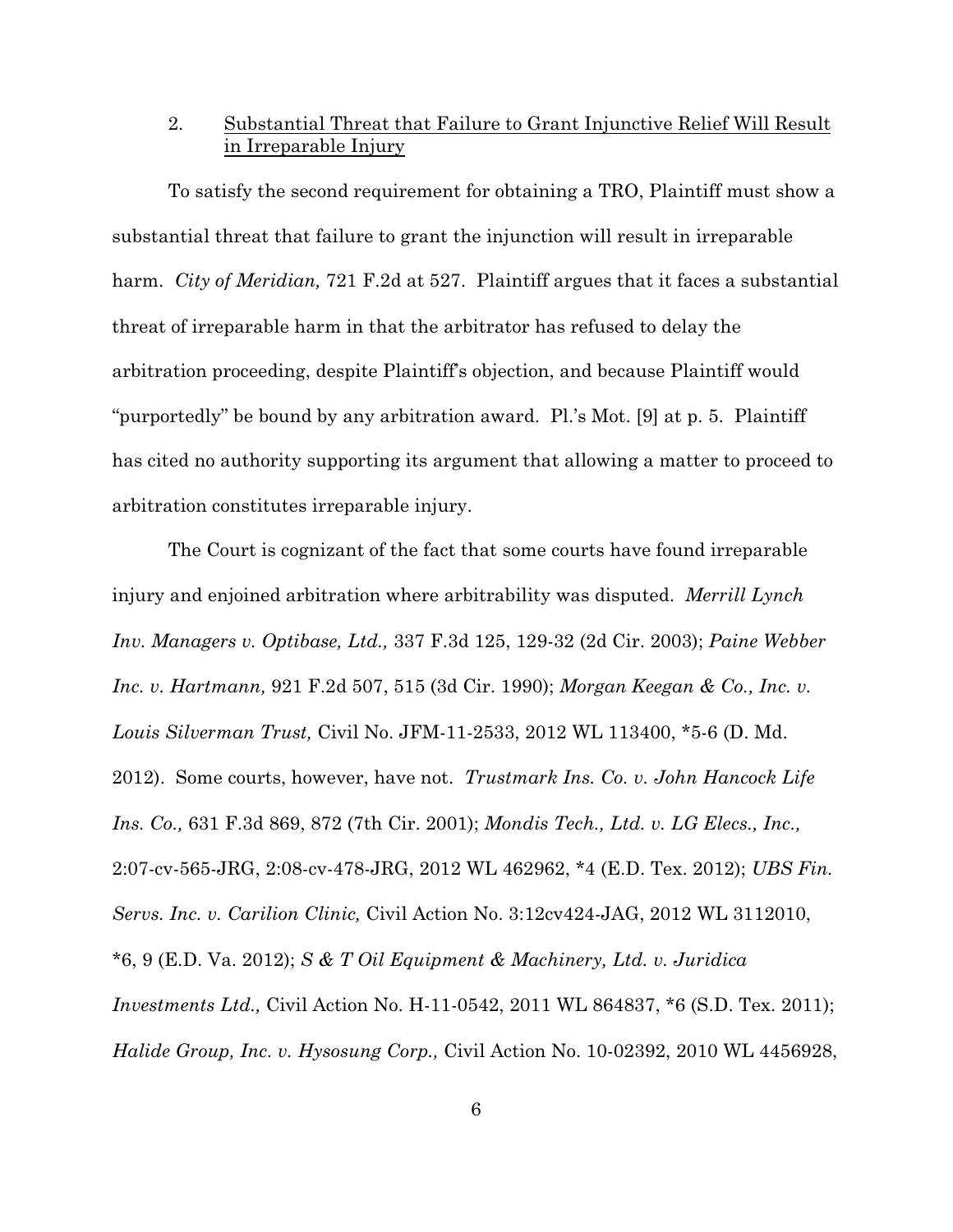\*4-6 (E.D. Pa. 2010)("[T]he specter of arbitration alone is not enough to establish irreparable harm.").

In *Rodarte v. Fin. Indus. Regulatory Auth., Inc.,* No. 3:11-MC-0084-CMC, 2011 WL 2144886 (D.S.C. 2011), the court held "that a party to arbitration will rarely if ever be able to show irreparable harm in having to complete the arbitration process prior to seeking relief from the court from any award which might ultimately be entered," since the Federal Arbitration Act expressly provides various forms of post-arbitration relief. *Id.* at \*3. The Fifth Circuit has held that the expense of arbitration does not constitute irreparable harm, because "[a]n injury is irreparable only if it cannot be undone through monetary damages." *City of Meridian,* 721 F.2d at 529; *accord Siag v. King & Spalding LLP,* No. H–10–367, 2010 WL 2671580, at \*2-3 (S.D. Tex. 2010) ("Established legal procedures provide for challenging the validity of an arbitration award."); *Encompass Power Servs, Inc. v. Eng'g & Constr. Co.,* No. H–05–2759, 2005 WL 3234369, at \*2 (S.D. Tex. 2005).

Based on the present record, Plaintiff has not met its burden of showing that any injury it may incur from arbitration is irreparable.

### 3. Balance of Hardships

To satisfy the third requirement for obtaining a TRO, Plaintiff must demonstrate that any harm it may suffer from denial of injunctive relief outweighs the prejudice to Defendant if the Court orders such relief. *City of Meridian,* 721 F.2d at 527. Plaintiff's Motion [9] only addresses this factor by stating Plaintiff's

7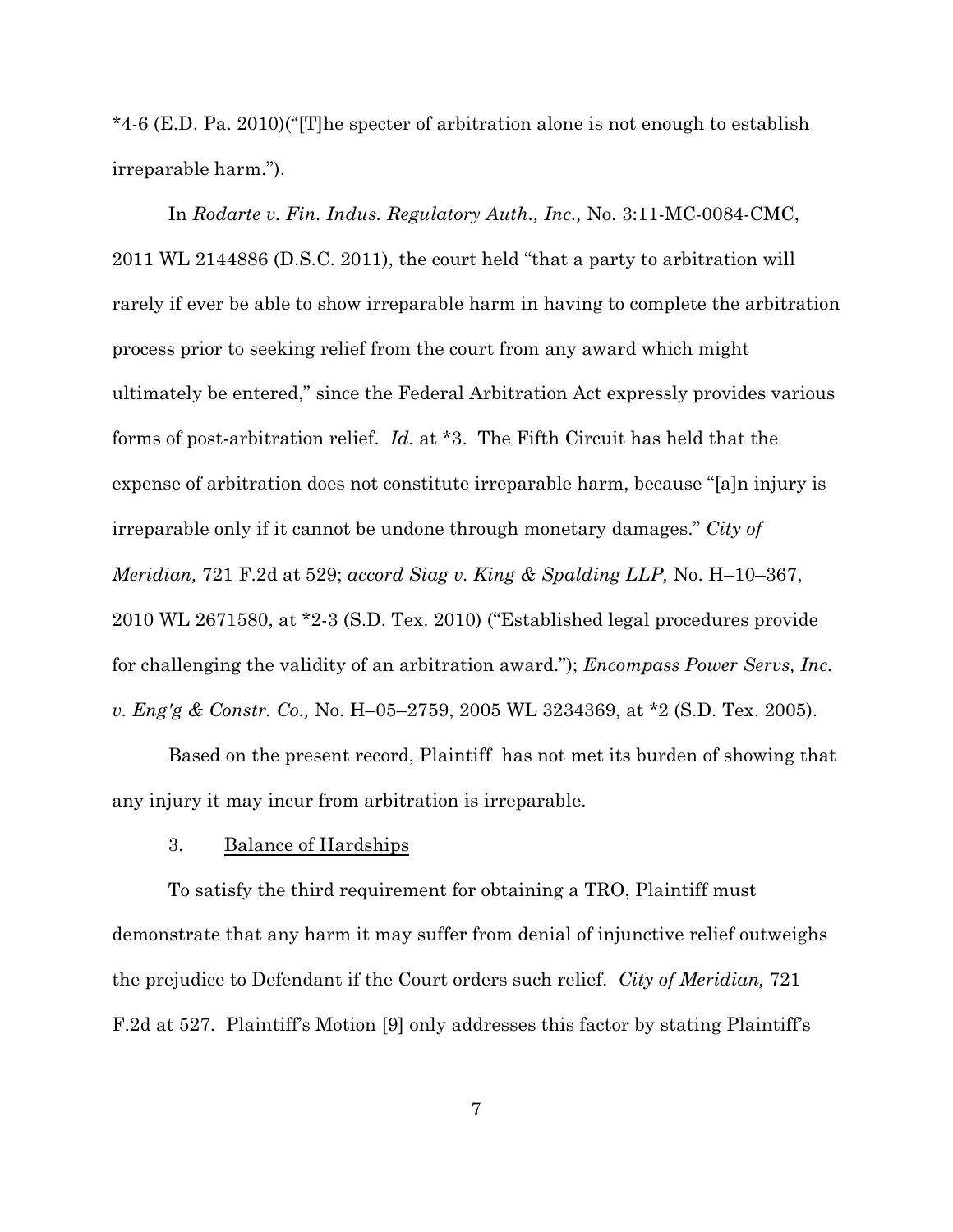conclusion that its right to have this dispute heard in court "far outweighs" any possible injury to Defendant if injunctive relief is awarded, since Defendant will still be allowed "to have its grievances heard before the Southern District of Mississippi Federal Court." Pl.'s Mot. [9] at p. 6. Plaintiff's argument overlooks the fact that the converse is also true. Plaintiff can "have its grievances heard" in arbitration, *see Encompass Power Servs., Inc.,* 2005 WL 3234369 at \*2 ("ECCO is free to present its arguments . . . to the arbitrator."), following which it could seek relief in this Court.

Plaintiff has not unequivocally shown by evidence or authority that the balance of equities favors injunctive relief.

## 4. The Injunction Must Not Adversely Effect the Public Interest

To satisfy the fourth requirement for obtaining a TRO, Plaintiff must demonstrate that the injunctive relief requested will not have an adverse effect on the public interest. *City of Meridian,* 721 F.2d at 527. The law is clear that the movant carries the burden of persuasion on all four factors for obtaining a TRO, but Plaintiff's Motion [9] does not address this fourth element. There is a strong federal policy favoring arbitration, *Moses H. Cone Mem'l Hosp. v. Mercury Constr. Corp.,* 460 U.S. 1, 24-25 (1983), though this policy does have its limits, *Volt Info. Sci., Inc. v. Bd. of Trs. of Leland Stanford Junior Univ.,* 489 U.S. 468, 478 (1989). In general, "[i]njunctions staying arbitrations are viewed with disfavor," "[s]ince swift and less costly resolution of disputes is the primary reason for an agreement to arbitrate."